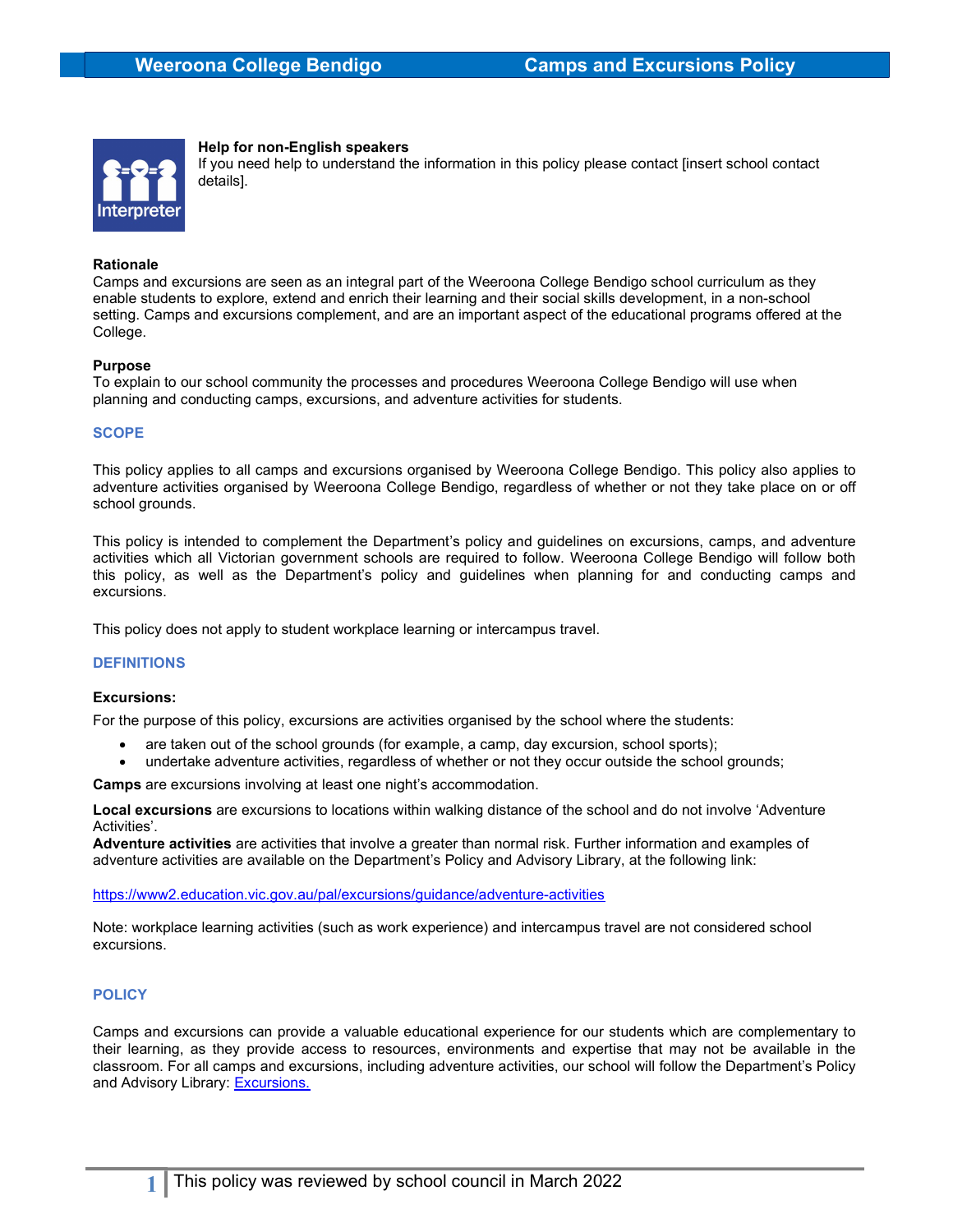# Planning process for camps and excursions

All camps and excursions will comply with Department planning requirements.

Part of this planning process includes conducting risk assessments, to ensure that reasonable steps are taken to minimise the risks associated with each proposed camp or excursion. Weeroona College Bendigo risk assessment will include consideration of arrangements for supervision of students and consideration of the risk of bushfire activity in the excursion location. In the event of a Code Red Day being announced, excursions or camp activities in effected locations will be cancelled or rescheduled. Planning will also cover arrangements for cancelling, recalling, or altering the camp or excursion for any other reason.

Weeroona College Bendigo is committed to ensuring students with additional needs are provided with an inclusive camps and excursions program and will work with families during the planning stage, as needed, to support all students' attendance and participation in camp and excursion activities.

In cases where a camp or excursion involves a particular class or year level group, the Organising Teacher will ensure that there is an alternative educational program available and appropriate supervision for those students not attending the camp or excursion.

### Supervision

Weeroona College Bendigo follows the Department's guidelines in relation to supervision of students during excursions and camps.

All excursion staff (including parent volunteers) will be familiar with supervision requirements and the specific procedures for dealing with emergencies on each camp and excursion.

All school staff will be aware that they retain overall responsibility for the supervision and care of students throughout all camps and excursions (including adventure activities), regardless of whether or not external providers are managing the activity.

#### Parent volunteers

Parents may be invited to assist with camps and excursions. School staff will notify parents/carers of any costs associated with attending. School staff are in charge of camps and excursions and parent/carer volunteers are expected to follow teachers' instructions. When deciding which parents/carers will attend, the Organising Teacher will take into account: any valuable skills the parents/carers have to offer (e.g. bus licence, first aid etc.) and the special needs of particular students.

#### Volunteer and external provider checks

Weeroona College Bendigo requires all parent or carer camp or excursion volunteers and all external providers working directly with our students to have a current Working with Children Check card.

#### Parent/carer consent

For all camps and excursions, Weeroona College Bendigo will provide parents/carers with a specific consent form outlining the details of the proposed activity. Weeroona College Bendigo uses Compass to inform parents about camps and excursions and to seek their consent. Parents/carers are encouraged to contact the school to discuss any questions or concerns that they or their child may have with a proposed camp or excursion.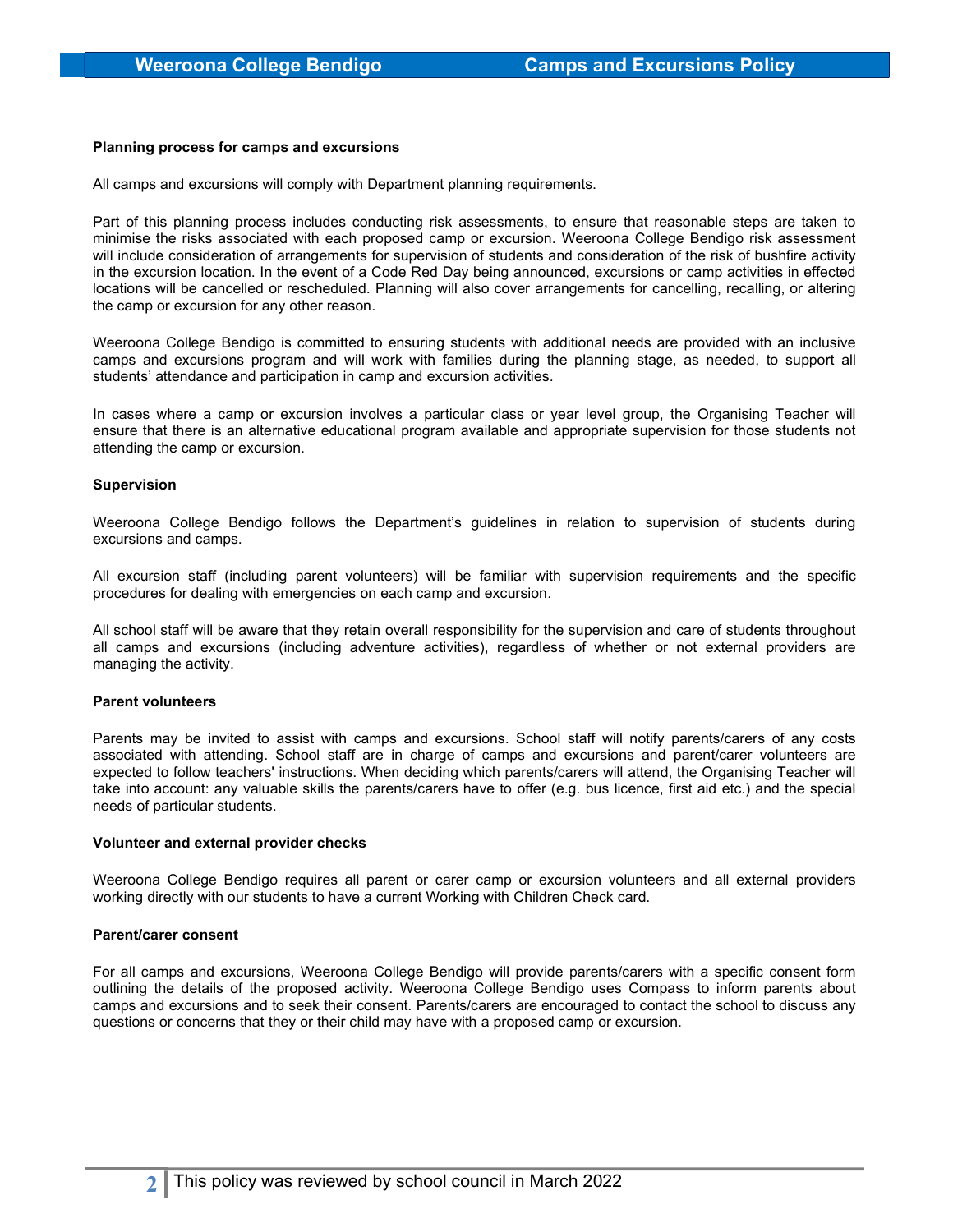### Cost of camps and excursions, refunds and support

The cost of all camps and excursions are to be paid by parents/carers unless alternative arrangements have been agreed to by the Principal prior to the excursion. All families will be given sufficient time to make payments for all activities. Consent forms will have clearly stated payment amounts and payment finalisation dates.

Students who have not finalised payment by the required date will not be allowed to attend unless the Principal determines exceptional circumstances apply.

Weeroona College Bendigo will make all efforts to ensure that students are not excluded for financial reasons. Families experiencing financial difficulty are invited to discuss alternative payment arrangements with the Business Manager. The Business Manager can also discuss family eligibility for the Department's Camps, Sports and Excursions Fund (CSEF), which provides payments for eligible students to attend school activities, including camps and excursions. Applications for the CSEF are open to families holding a valid means-tested concession card or temporary foster parents and are facilitated by the school. Further information about the CSEF and the application form are available at Camps, Sports and Excursions Fund.

If a camp or excursion is cancelled or altered by the school, or a student is no longer able to attend part or all of the camp or excursion, our school will consider requests for partial or full refunds of payments made by parents/carers on a case-by-case basis taking into account the individual circumstances. Generally we will not be able to refund payments made for costs that have already been paid where those funds have already been transferred or committed to a third party and no refund is available to the school. Where possible, we will provide information about refunds to parents/carers at the time of payment.

### Student health

Parents and carers need to ensure the school has up-to-date student health information prior to camps and excursions. A member of staff will be appointed with responsibility for the health needs of the students for each camp/excursion. Teachers will administer any medication provided according to our Medication policy and the student's signed Medication Authority Form. To meet the school's obligations relating to safety, a first aid kit and mobile phone will be taken by teachers on all camps and excursions.

It is the responsibility of parents and carers to ensure their child/children are in good health when attending excursions and camps. If a student becomes ill during a camp and is not able to continue at camp it is the parent/carer's responsibility to collect them and cover any associated costs. If the Principal approves a student joining a camp late, transport to the camp is the parent/carer's responsibility.

#### Behaviour expectations

Students participating in camps and excursions are required to cooperate and display appropriate behaviour to ensure the camp or excursion is a safe, positive, and educational experience for all students involved.

Parents/carers will be notified if their child is in danger of losing the privilege to participate in an excursion or camp due to behaviour that does not meet the standards of behaviour set out in the school's Student Wellbeing and Engagement Policy. The decision to exclude a student will be made by the Principal or Assistant Principal, in consultation with the Organising Teacher. Both the parent/carer and the student will be informed of this decision prior to the camp or excursion.

If on a camp or excursion the Teacher in Charge considers an individual student's behaviour does not meet required standards, then the Principal or their nominee may determine that a student should return home during the camp or excursion. In these circumstances the parent/carer is responsible for the collection of the student and any costs associated with this.

Disciplinary measures apply to students on camps and excursions consistent with our school's Student Wellbeing and Engagement Policy, Student Code of Conduct and Bullying Prevention Policy.